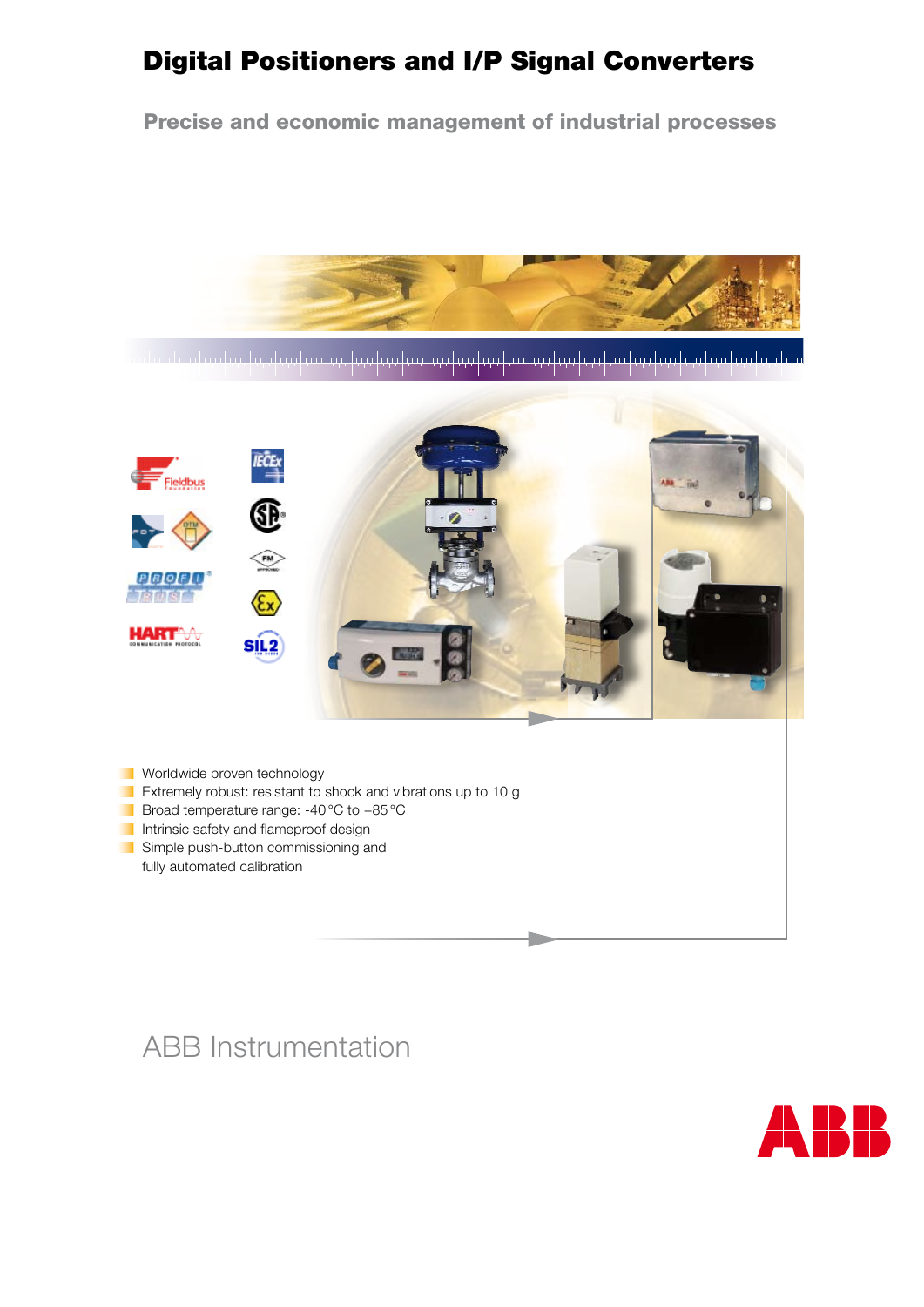### Technology to rely on – made in ABB

**In control of your processes**



**Industrial processes have to run in a precise, safe, reliable and cost effective way. The I/P Signal Converters and Digital Positioners from ABB with their unsurpassed functionality contribute considerably to these aspects. The pneumatic equipment controls valves via compressed air and thus regulates process values such as thrusts, flow or temperatures of any kind. ABB products operate day after day, a million fold all over the world in the most diverse industries and under the most adverse conditions with the utmost precision and reliability.**

#### **Ultimate System Reliability**

In an experimental plant the ABB equipment achieved over five million make-and-break cycles without failure. In practice this means: Don't just expect optimization of your industrial processes, but also count on a trouble- and maintenance free operation for many years.

### **Robust and indestructible**

- Temperature range from -40 °C to +85 °C Impact of  $\leq 1\%$  due to shocks and vibrations of up to 10 g and  $10 - 80$  Hz
- Protection class to IP 65/NEMA 4X
- **Durable aluminium casing**
- All international Ex-protection approvals (ATEX, FM, CSA, IEC, SAA, Gost)

#### **Service matters**

ABB stands for more than 100 years of experience in process automation technology. With 178 branches worldwide ABB Service helps you to optimize your operation. In co-operation with you we will find the most appropriate and economic instrumentation solution for you. ABB furthermore offers excellent support regarding calibration, installation and maintenance. Rely upon our experience – wherever you are.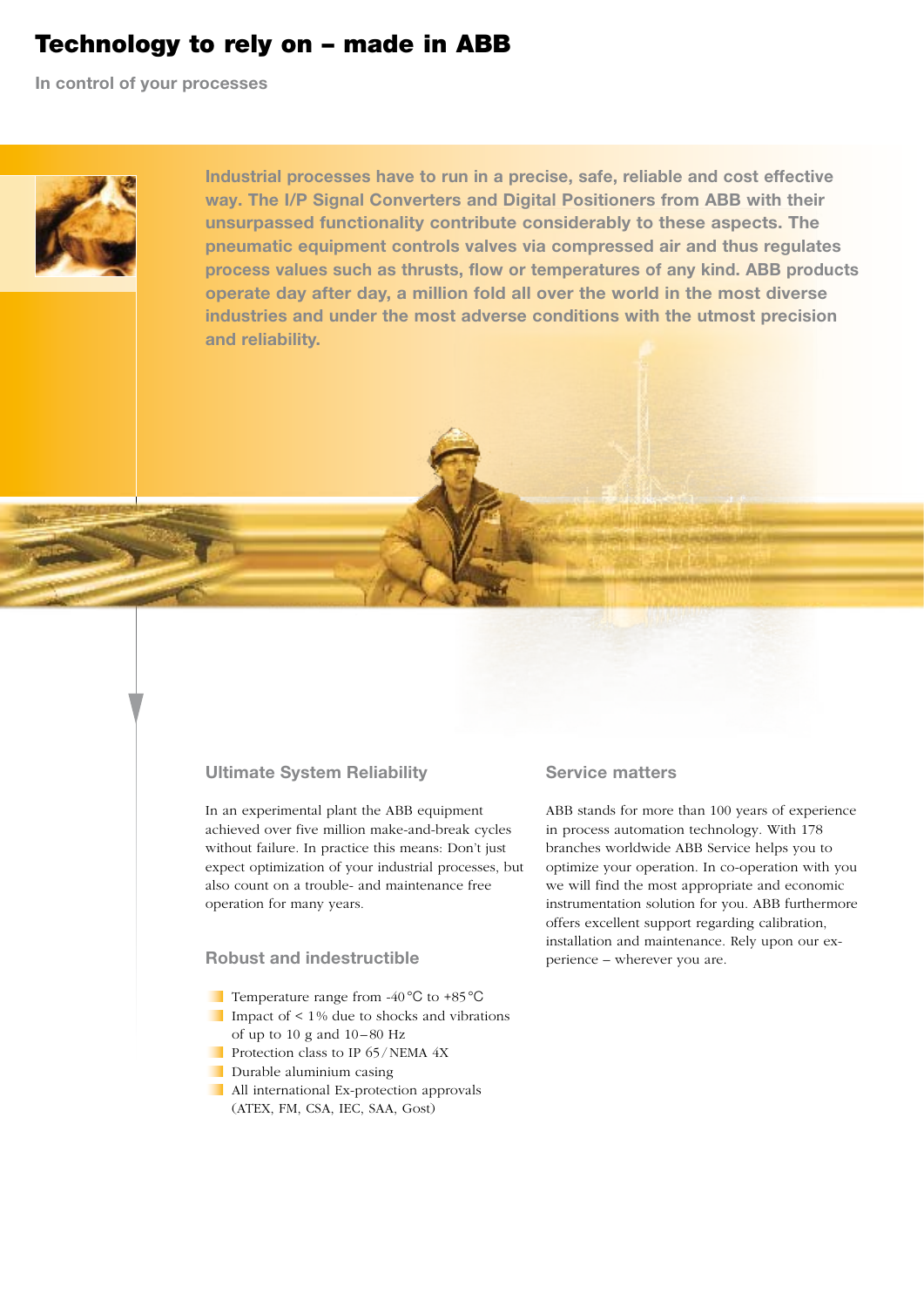#### **Easy installation and operation**

- Quick commissioning as well as simple push-button initiation
- No additional investment for specialized training, but effective and intuitive handling on site, via PC, handheld terminal or via control center
- Only standard equipment (4–20 mA powersource) is required for commissioning of fieldbus devices
- **Hot Swap: immediate operation following** data transfer from another positioner

### **Flexible – the product for today and the future**

- Modular assembly for individual configuration
- Fits to all available valves worldwide
- Configuration changeable at any time
- User specific characteristic for flexible application and precise control
- **Optional mounting position**

**Applicable to almost all industries**

- Chemical / Petrochemical
- Oil & Gas
- **Energy- & steam generation**
- Pulp & Paper
- Food & Beverage
- **Pharmaceutical**
- Water & Wastewater

**Versatile features and options**

- Extension material for all valve manufacturers
- **Manometer blocks**
- Filter regulators
- Modules for analog and digital feedback
- Safety-shut-down-function
- **Mechanical position indicator**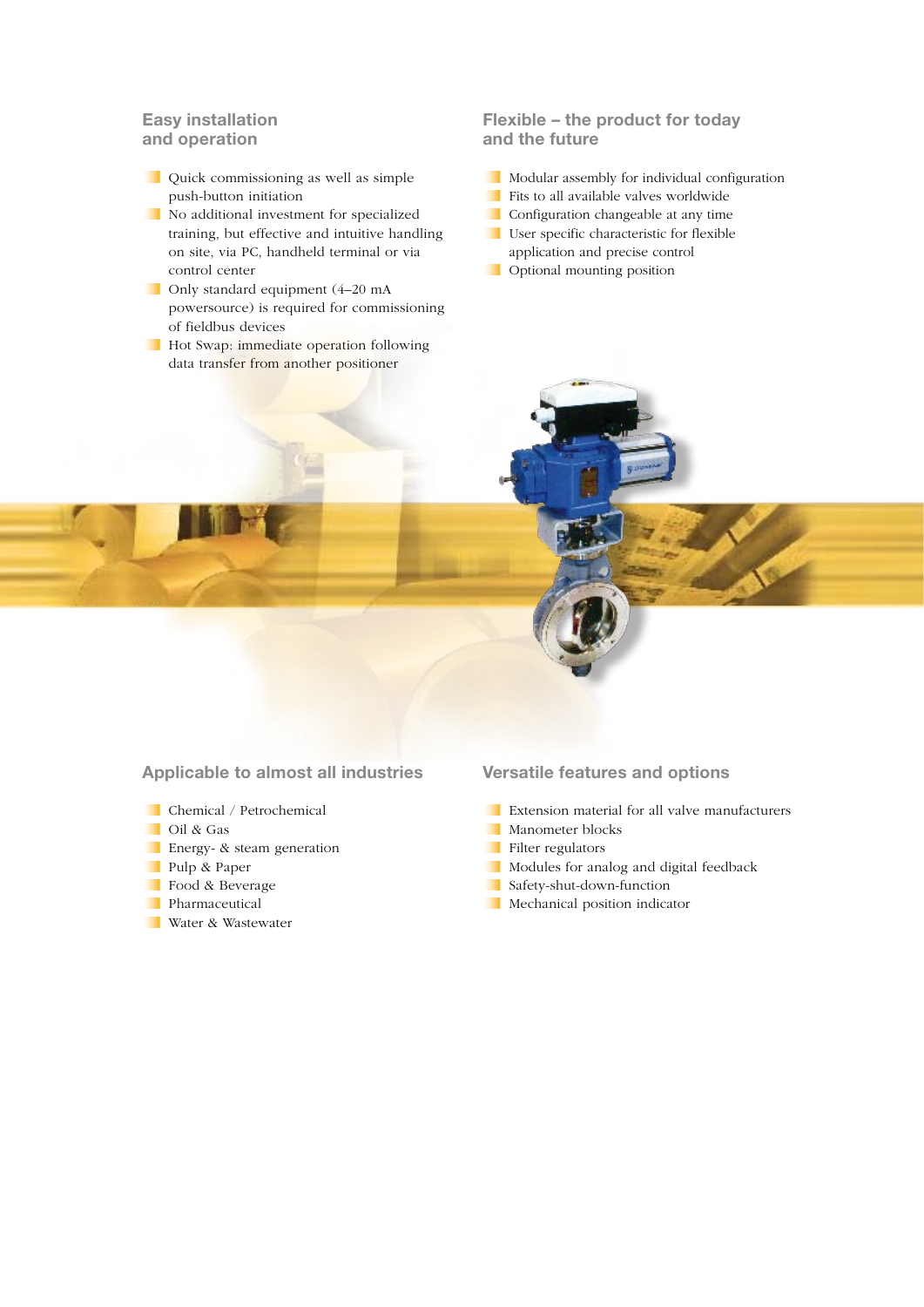## The compact all-rounder

**Digital Electro-Pneumatic Positioner TZIDC** 

The Positioner TZIDC sets the standard for safe and economic control of industrial processes – with its compact dimensions, comprehensive functionality, high precision and robust construction. In addition it offers all commonly used digital communication protocols with the control in an efficient and cost effective way. For whatever valve or industry you utilize it – the TZIDC will handle every task.





### **Universal field of application**

- For linear- or part-turn actuators
- For single or double acting actuators
- For actuators with or without spring return
- With fail-freeze and fail-in-place safety function
- Compact dimensions
- Ideal for harsh environments
- Protection class IP 65/NEMA 4X (design with aluminium casing)

#### **Intelligent from the very beginning**

- Functional at the push of a button within seconds after installation
- **Fully automated determination of** control parameters and adaption to final control element
- Customizable valve characteristics

### **High operational safety**

- Continous micro-processor-controlled positioning
- **Automatic compensation** for signs of wear of armature
- Service and diagnostic functions on demand at the push of a button
- Configurable setpoint ramp and valve characteristics
- Safety-shut-down-module for safety loops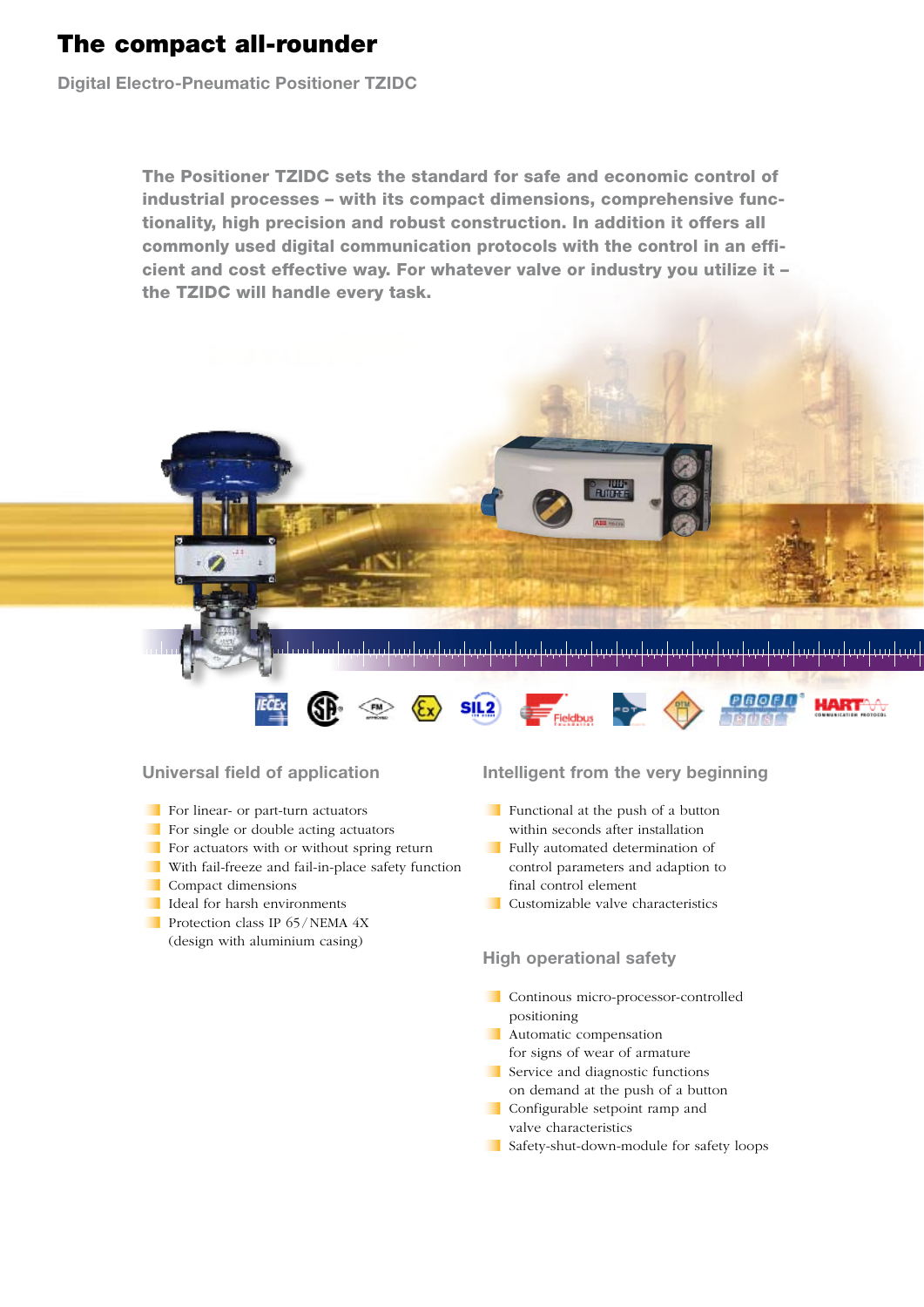## Robust and proven technique – for sophisticated demands

**Digital Electro-Pneumatic Positioner TZID**

If you appreciate technology that has already proven its reliability many times, then the Positioner TZID is your first choice. It combines first class electronics with robust and mature mechanics on the pneumatic side.



# Millions of installations over many years

**I/P-Signal Converter TEIP11**

The TEIP11 has proven its flexibility in installation with its small dimensions and variable mounting positions. The operating principle of the IP Converter offers extremely precise pressure regulation without additional integrated manometers, thus realizing the quickest possible actuation time with the utmost safety.

**Small and cost-effective**

- **Very compact dimensions**
- **Variable mounting positions**
- Cost-effective acquisition and operation
- Unsurpassed actuation speed of 0,3 sec
- **Adaptable configuration**
- **Variable input-signal areas**
- Control room- and field casing available,
- made from aluminium, stainless steel or plastic
- Variable options for high and low air output